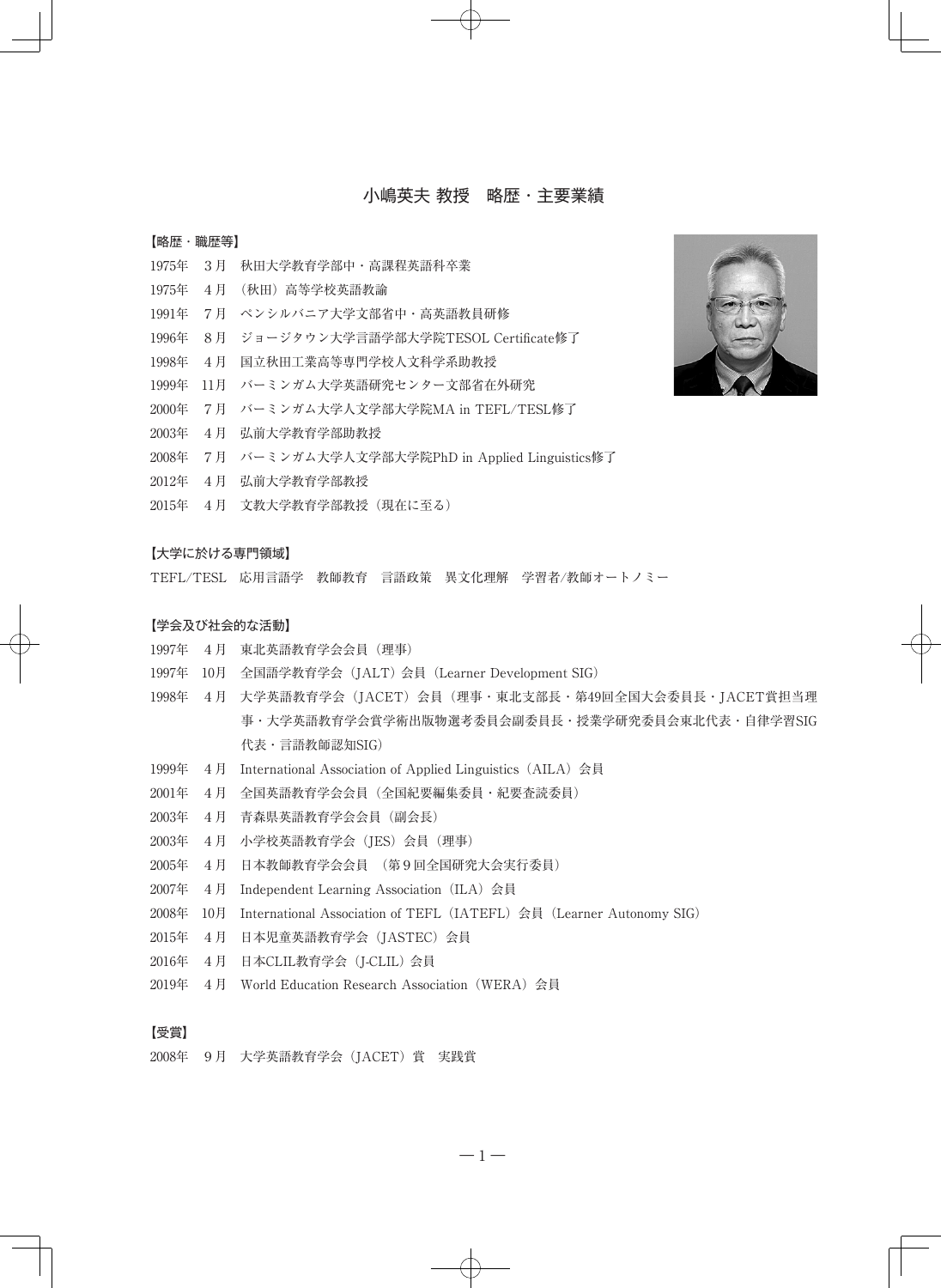#### 【主要業績】

# 編著書

- 2007年 『高等教育における英語授業の研究―授業実践事例を中心に―』 松柏社
- 2007年 『教員養成学の誕生―弘前大学教育学部の挑戦―』 東信堂
- 2010年 『英語教育学体系第1巻 大学英語教育学』 大修館書店
- 2010年 『英語教育学体系第6巻 成長する英語学習者―学習者要因と自律学習―』 大修館書店
- 2012年 Realizing Autonomy: Practice and Reflection in Language Education Contexts Palgrave Macmillan
- 2012年 Autonomy in Language Learning: Advising in Action IATEFL
- 2013年 Autonomy in Language Learning: Getting Learners Actively Involved IATEFL
- 2014年 『言語教師認知の動向』 開拓社
- 2014年 Learner Development Working Papers: Different Cases, Different Interests JALT
- 2014年 Collaborative Learning in Learner Development JALT
- 2015年 Current Issues in Second/Foreign Language Teaching and Teacher Development: Research and Practice Cambridge Scholars Publishing
- 2018年 Fostering Learner Autonomy: Learners, Teachers and Researchers in Action IATEFL
- 2020年 *Whose Autonomy? Voices and Agency in Language Learning* Candlin & Mynard ePublishing Limited

# 論文

- 1994年 Human Language Learning and Communicative Language Teaching 『秋田英語英文学』 第36号 pp.114-132
- 1997年 Learning Strategies in Communicative Language Teaching 『秋田英語英文学』第38号 pp.147-162
- 1998年 Grammatical Consciousness-Raising in Pedagogy 『秋田英語英文学』 第40号 pp.2-14
- 1999年 A Process-Oriented Approach to Teaching Writing Skills『東北英語教育学会研究紀要』第19号 pp.130- 139
- 2000年 Developing an Effective Approach to Teacher Education『東北英語教育学会研究紀要』第20号 pp.49-58
- 2001年 Developing Learner Autonomy through Cooperative Learning 『東北英語教育学会研究紀要』 第21号 pp.59-68
- 2002年 Anti-Communicative Forces in Japan 『秋田英語英文学』 特別号 pp.74-84
- 2002年 An Ethnographic Approach to Communication: Components of Speech Events 『東北英語教育学会研究 紀要』 第22号 pp.77-86
- 2003年 A Comparative Analysis of Research Paper Abstracts Written in English by Japanese Students and Teachers 『論文集高専教育』 第26号 pp.49-54
- 2003年 The Changing EFL Education System in Japan 『弘前大学教育学部紀要』 第90号 pp.139-151
- 2004年 The Effects of Word-Guessing Strategy Instruction on Reading Comprehension 『弘前大学教育学部紀要』 第91号 pp.75-83
- 2004年 Language Learning Strategies Use by Japanese High School Students 『弘前大学教育学部紀要』 第91号 pp.85-95
- 2004年 Reconsideration of EFL Teaching Materials 『弘前大学教育学部紀要』 第91号 pp.97-106
- 2004年 New Approaches to ELT in Japanese Universities 『弘前大学教育学部紀要』 第91号 pp.107-118

 $-2-$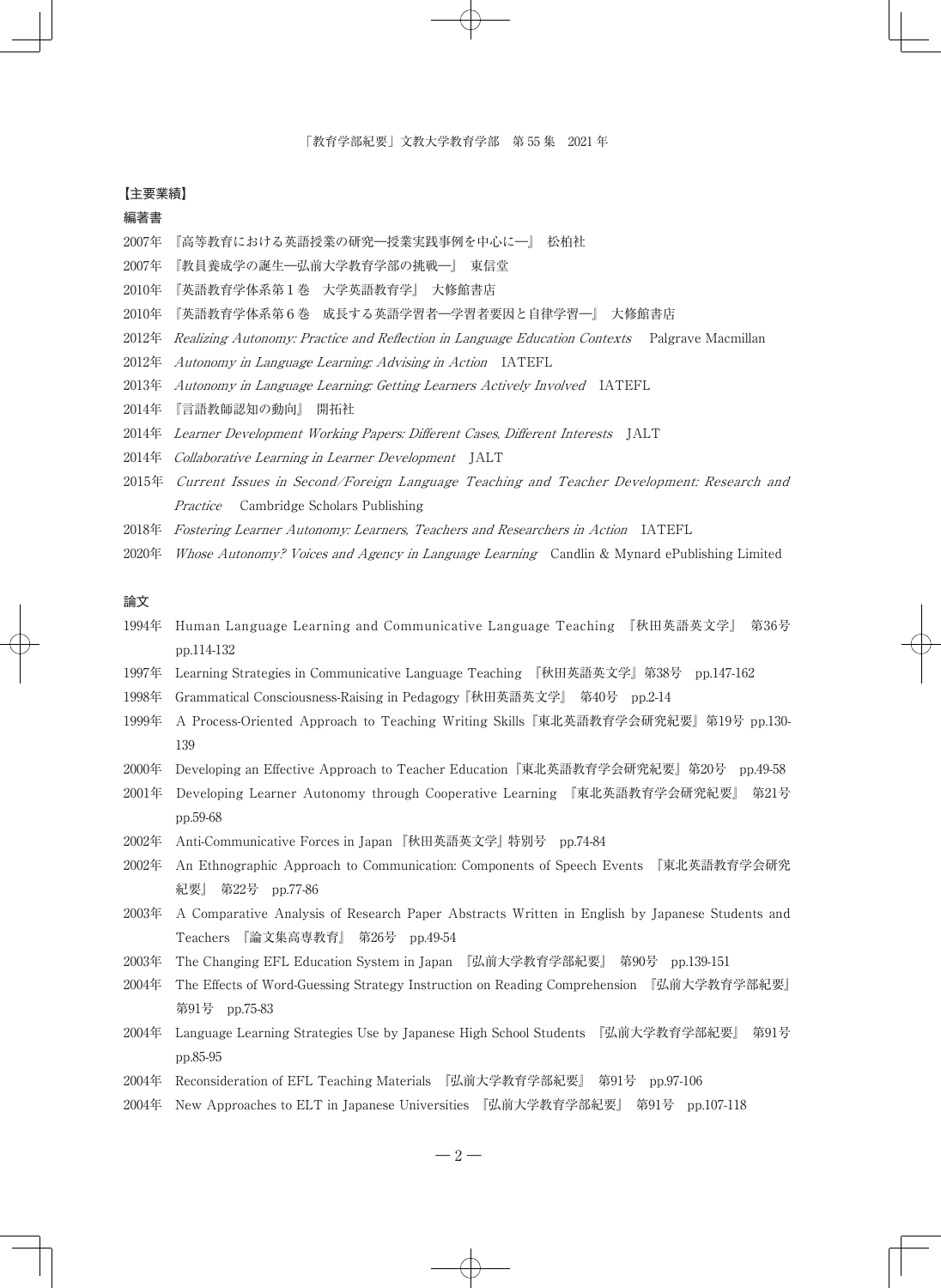- 2004年 Grammar Instruction in the Learner-Centered EFL Classroom 『弘前大学教育学部紀要』 第92号 pp.101-109
- 2004年 Characteristics of Individual Trainees in Pre-Service EFL Teacher Education 『東北英語教育学会研究紀 要』 第24号 pp.19-28
- 2005年 Developing Teacher-Learner Autonomy: A Reflective and Collaborative Approach to Pre-Service EFL Teacher Education in Japan 『東北英語教育学会研究紀要』 第25号 pp.1-10
- 2005年 Team Teaching: An Approach to Pre-Service EFL Teacher Education 弘前大学教員養成学センター 『教員養成学研究』 創刊号 pp.67-74
- 2006年 Learner Autonomy in Language Learning: A Cross-Cultural Perspective 『弘前大学教育学部紀要』 第 96号 pp.67-75
- 2006年 A Follow-Up Study on Individual Trainees' Characteristics in Pre-Service EFL Teacher Education 『東 北英語教育学会研究紀要』 第26号 pp.91-100
- 2007年 Developing Japanese Upper Secondary School Students' Self-Consciousness of Language Learning Strategies 『東北英語教育学会研究紀要』 第27号 pp.21-31
- 2008年 Japanese Secondary School Teachers' Perceptions and Attitudes towards Autonomy and Teacher Education: A Case Study JALT *Exploration in Teacher Education* Vol.16  $(1)$
- 2008年 A Collaborative, Autonomous, and Reflective Teaching Approach to Student Teaching in Pre-Service EFL Teacher Education: A Case Study *JACET JOURNAL* No.46 pp.1-15
- 2008年 Professional Development through Action Research: A Collaboraive and Reflective Approach to Supervising In-Service EFL Teachers 弘前大学教員養成学センター 『教員養成学研究』 第4号 pp.21- 31
- 2008年 Langugae Training for EFL Teaching at the University of Tronto: Approaches and Teacher Roles 『弘 前大学教育学部紀要』 第100号 pp.57-68
- 2008年 Integration of Autonomy, Reflection, and Collaboration in Pre- and In-service EFL Teacher Education JALT OnCUE Journal Vol.2 (3) pp.188-205
- 2008年 Promoting Learner and Teacher Autonomy: Autonomous, Reflective, and Collaborative Approaches to ELT in Higher Education The *IACET Chubu Journal* Vol.6. pp.1-15
- 2009年 An Examination of the Characteristics of a Group of Initial Teacher Trainees JALT Explorations in Teacher Education Vol.17 (3) pp.21-31
- 2010年 Developing Initial Teachers' Autonomy: The Case of the CARLA Program JALT OnCUE Journal Vol.4 (1) pp.43-59
- 2011年 Promoting Japanese Secondary School EFL Teachers'Professional Development from Within JALT Explorations in Teacher Education Vol.19 $(1)$  pp.17-24
- 2011年 Exploring Understanding of Plurilingualism and Learner Autonomy: A Group of Japanese Secondary School EFL Teachers in a TCRS Program JALT *Explorations in Teacher Education* Vol.19 (3) pp. 5-13
- 2012年 Professional Consciousness-Raising in EFL Teacher Education: Good Language-Teaching Characteristics, Plurilingualism and Autonomy *JACET TOHOKU TEFL* Vol.4 pp.1-12
- 2016年 「英語教員養成におけるアクティブ・ラーニング― 「異文化理解概論」 での理論と実践」文教大学『教育研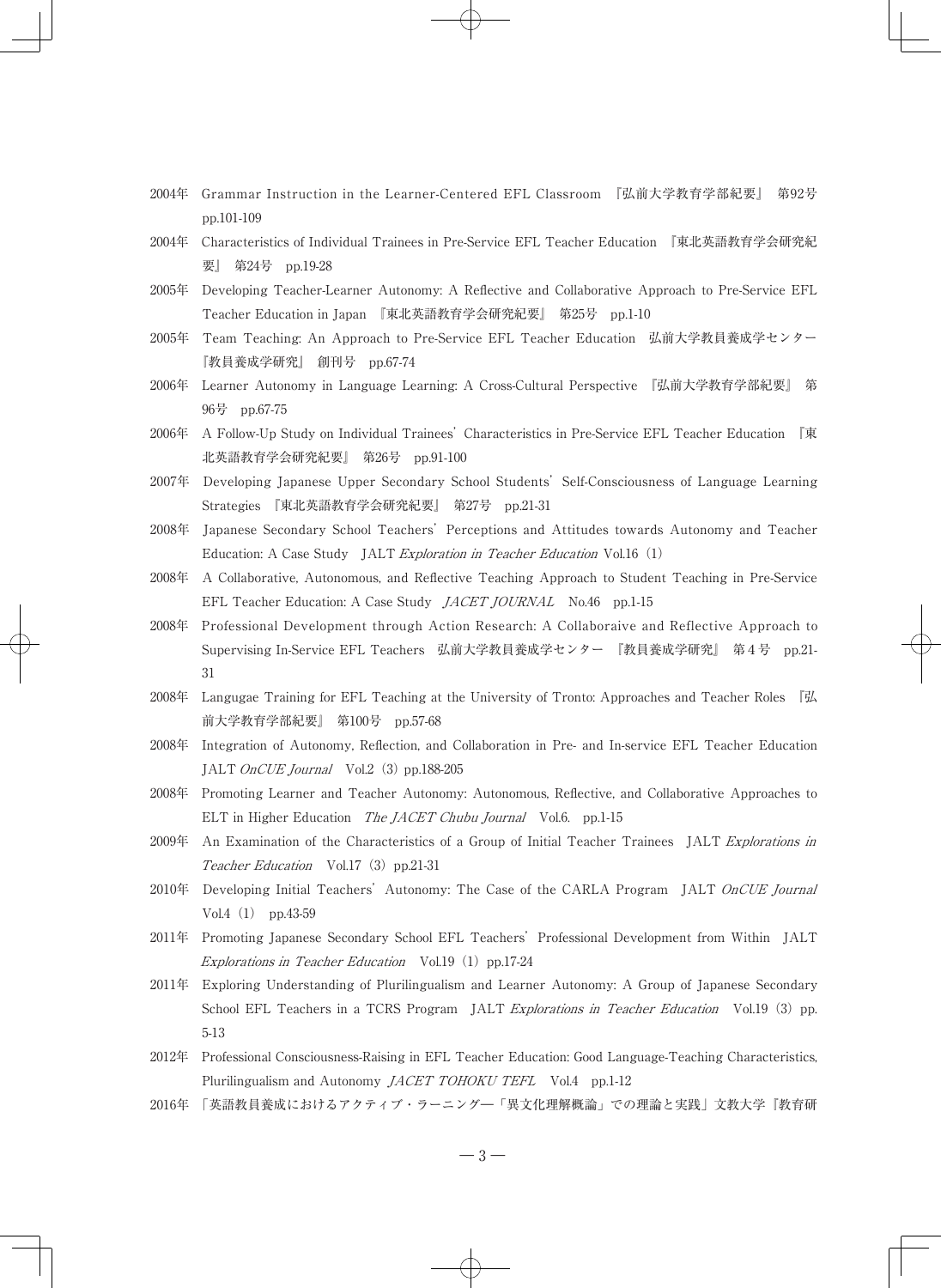究所紀要』 第25号 pp.65-75

- 2016年 「大学英語授業における主体的・協働的な学びに関する一考察」文教大学 『教育学部紀要』 第50集 pp.189-200
- 2017年 Promoting English-Major Students' Intercultural Understanding JALT Learning Learning Vol.24 (2) pp.19-24
- 2017年 「中等教育英語教員の専門意識に関する一考察」 文教大学 『教育学部紀要』 第51集 pp.181-188
- 2018年 「ウォーリック大学短期研修プログラムの教育的意義」 文教大学 『教育学部紀要』 第52集 pp.279-289
- 2018年 「教育関係者の相互理解・成長を促すExploratory Practice」 文教大学大学院教育学研究科 『教育研究 ジャーナル』 Vol.11 (1) pp.33-37
- 2019年 「ウォーリック大学応用言語学センター短期研修プログラムに関する英語指導者志望生の自己省察」 文教 大学 『教育学部紀要』 第53集 pp.185-194
- 2019年 「授業実践研究の質的アプローチ―Action Research・Reflective Practice・Exploratory Practice」 文教大 学大学院教育学研究科 『教育研究ジャーナル』 Vol.12(1) pp.23-27
- 2020年 「海外研修における英語指導者志望生の変容的学習」 文教大学 『教育学部紀要』 第54集 pp.111-124
- 2020年 「教育におけるウェルビーイング」 文教大学大学院教育学研究科 『教育研究ジャーナル』 Vol.13(1) pp.23-27
- 2021年 「国際バカロレアと日本の教育」 文教大学 『教育学部紀要』 第55集 pp.277-285
- 2021年 「教育における実践共同体」 文教大学大学院教育学研究科『教育研究ジャーナル』 Vol.14(1) pp.5-9

#### その他

- 2002年 Developing an Effective Approach to Teaching Japanese Students to Write Research Paper Abstracts in English JACET 41st Annual Convention Tokyo JACET
- 2007年 Collaboration, Autonomy and Reflection in Pre-Service EFL Teacher Education ILA International Convention Chiba ILA
- 2008年 Research Issues on Language Teacher Cognition in EFL Teaching in Japan JACET 47th Annual Convention Tokyo JACET
- 2009年 Snapshot: Active Mirrors of Identity JALT 35th International Conference Shizuoka JALT
- 2009年 Effective Research Methodologies on Language Education JACET 48th Annual Convention Sapporo JACET
- 2009年 Developing Teacher-Learner Autonomy and Professional Identity: A Case of Initial EFL Teachers' Teaching Practice in Japan IATEFL Lerner Autonomy SWON International Conference Milton Keynes IATEFL
- 2010年 Tomorrow's Learners: Autonomous Development in English Language Learning JACET 49th Annual Convention Miyagi JACET
- 2011年 Developing Initial EFL Teachers' Autonomy and Professional Identity: The Case of the CARTA Program AILA 16th World Congress Beijing AILA
- 2011年 Advising for Learner and Teacher Autonomy in the CARL Community IATEFL Learner Autonomy International Conference Chiba IATEFL
- 2011年 Learning from Life-Changing Experience JALT 37th International Conference Tokyo JALT

 $-4-$